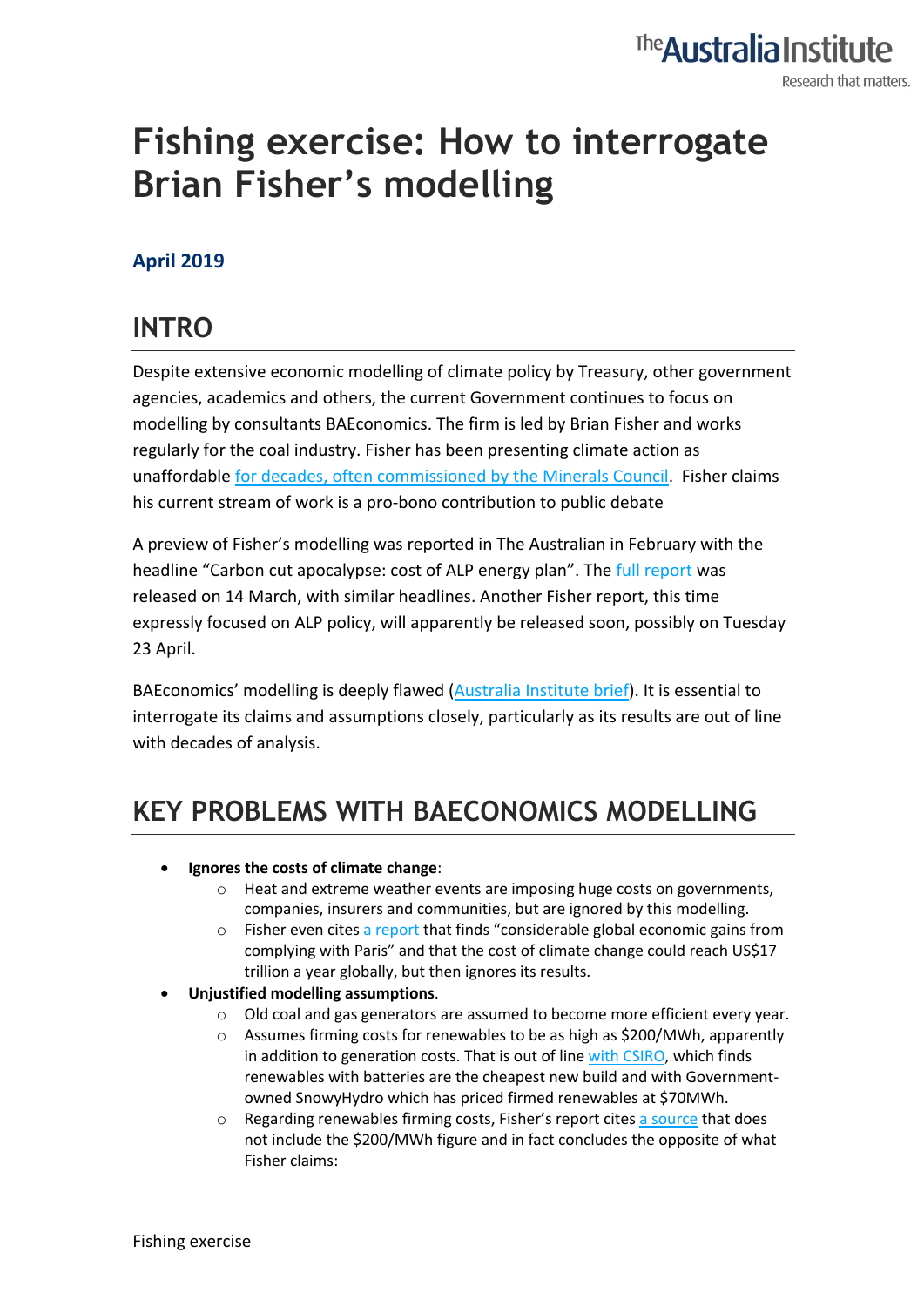## The **Australia Institu**

Research that matters.

- § *"There are a range of proven and affordable options available to more than adequately cater for significantly increased levels of renewable energy in the Australian electricity mix, & for an eventual net zero emission technology mix by 2050"* (page 107)
- o Fisher assumes very high costs of emissions abatement. As shown in the chart below, BAEconomics' per tonne abatement costs are far higher than the those modelled by Energetics for the Government in 2016, at some points by \$200/t.



Source: Energetics (2016) Modelling and analysis of Australia's abatement opportunities -Report to the Department of the Environment, Fischer (2019) Economic consequences of alternative Australian climate policy approaches

- **Not peer-reviewed**.
	- o Some media reports state Fisher's was 'peer reviewed', but the only reference in the report is an acknowledgement that feedback was given by John Weyant. Weyant is a Stanford academic whose other work includes defending the climate approach of the Trump administration in court. No one in Australia, or anyone with particular knowledge of Australian climate economics, appears to have reviewed Fisher's work prior to publication.
	- o Leading Australian climate economists have criticised the report, including
		- § Frank Jotzo of ANU who called it "absurd [and] ridiculous",
		- Warwick McKibben stated that the costs assumed by Fisher are "way too high", ten times too high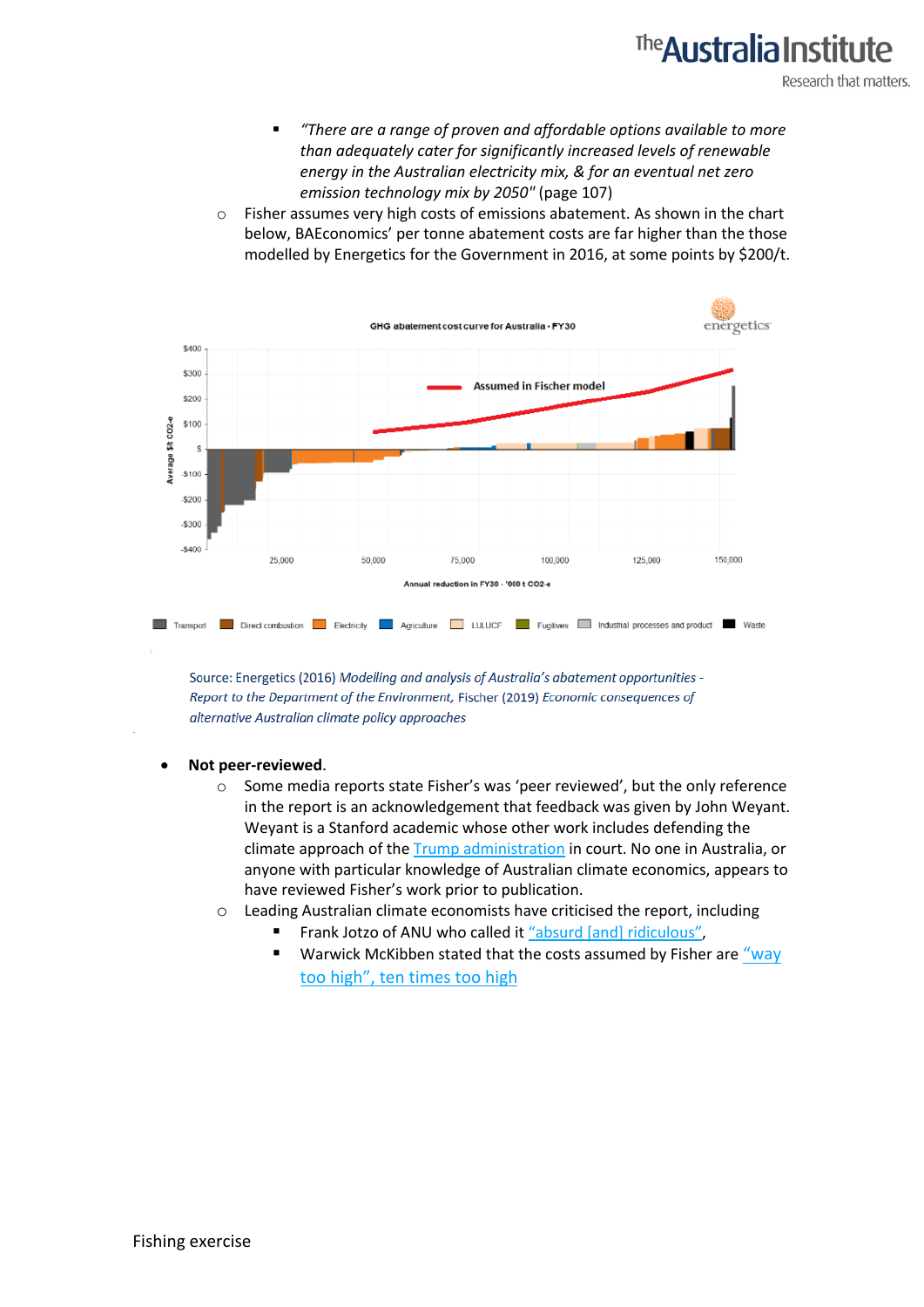#### **KEY QUESTIONS TO GOVERNMENT**

- The Government has access to the entire public service, with hundreds of economists, while Brian Fisher is one consultant with history of working with the Minerals Council and coal mining companies. Why do you rely on his reports rather than Treasury or the Department of Energy?
- Was Treasury/your Department asked to assess and verify the report, given Brian Fisher's previous work had dramatically different assumptions from past Government models? Was it verified that the Fisher work had been peer reviewed?
- Many other reports say the opposite of what Fisher's report says. Was advice sought on how they compare?
	- o Warwick McKibben's report for DFAT in 2015 under the Abbot government, multiple reports by leading academics like Frank Jotzo at the ANU, at UTS, Reputex, Frontier Economics, CSIRO, all show we can take stronger action on climate change with far smaller costs or with net benefits.
	- o Warwick McKibben stated that the costs assumed by Fisher are "way too high", ten times too high.
	- o Frank Jotzo at the ANU says they are "ridiculous". They are far higher than work for the government in 2016. Why should we take this modelling seriously when it is so out of line with other experts?
- Has the Government assessed Australia's vulnerability to climate change and the potential costs of climate impacts? [No, no comprehensive study exists]
	- o How could we compare costs of climate action if we have no clear indication of the costs of climate inaction?
- Fisher's report actually cites a study showing that unmitigated climate change could cost the world economy up to \$17 trillion a year. Has the Government considered that study?
	- o That study finds the impact on Australia's economy could be more than \$110 billion dollars every year.
	- o Does the government accept this finding that Fisher references?